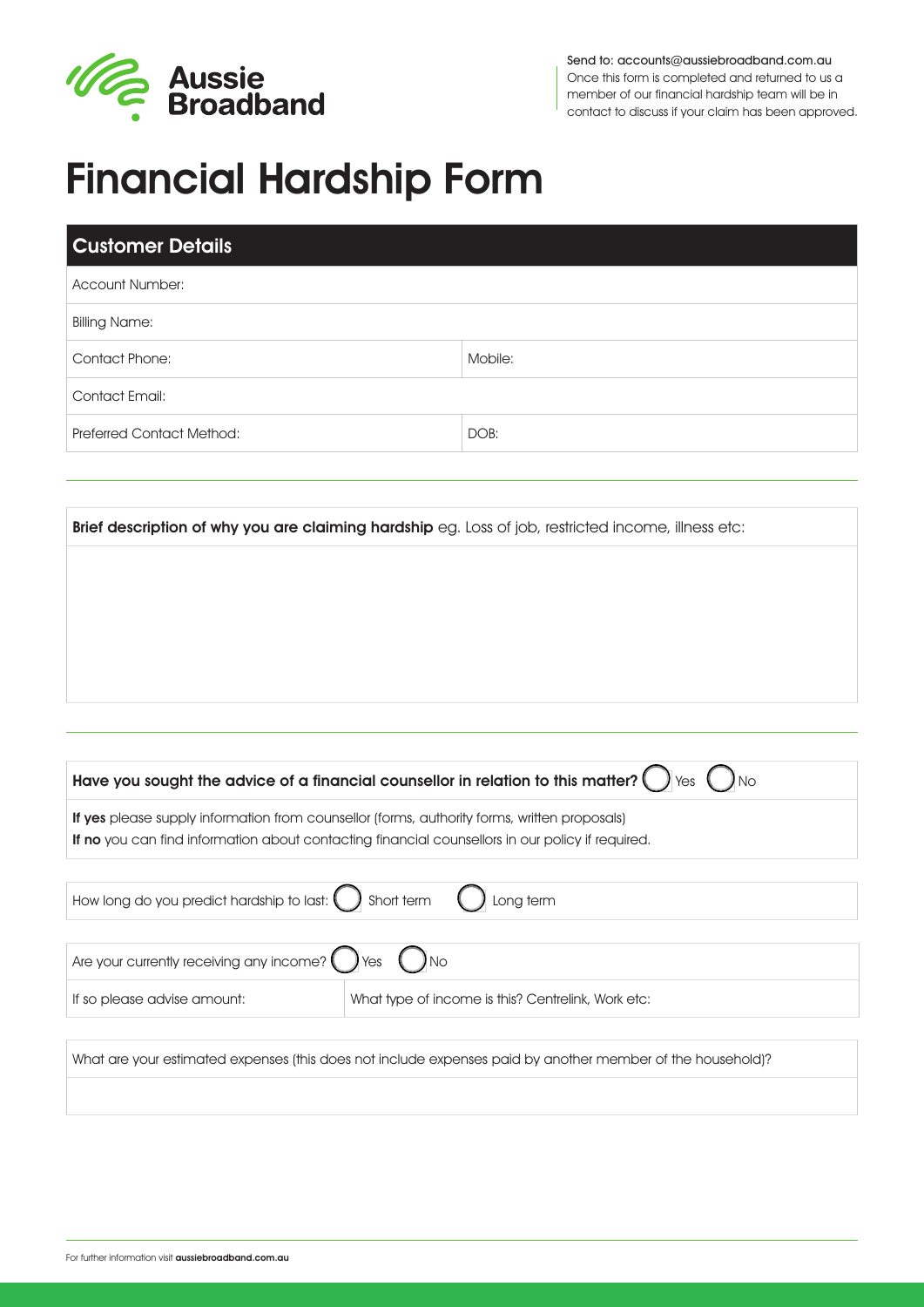

# Financial Hardship Form

| Fortnight $\left($<br>Month $\bigcup$<br>Every: Week $\bigcup$<br>I believe I am able to pay: \$VALUE                                |
|--------------------------------------------------------------------------------------------------------------------------------------|
| Commencing date:                                                                                                                     |
|                                                                                                                                      |
| Are you willing to reduce spend where possible by lowering plans, temporarily disconnecting services etc? $($ $)$ Yes                |
|                                                                                                                                      |
| To assist with our assessment have you or are you willing to provide<br>Yes<br>us any supporting evidence such as income statements? |

I declare the information provided is true and accurate at the time of completion.

#### Please sign here

Print Name **Signed** Date **Signed** Date **Date Date Date Only 2**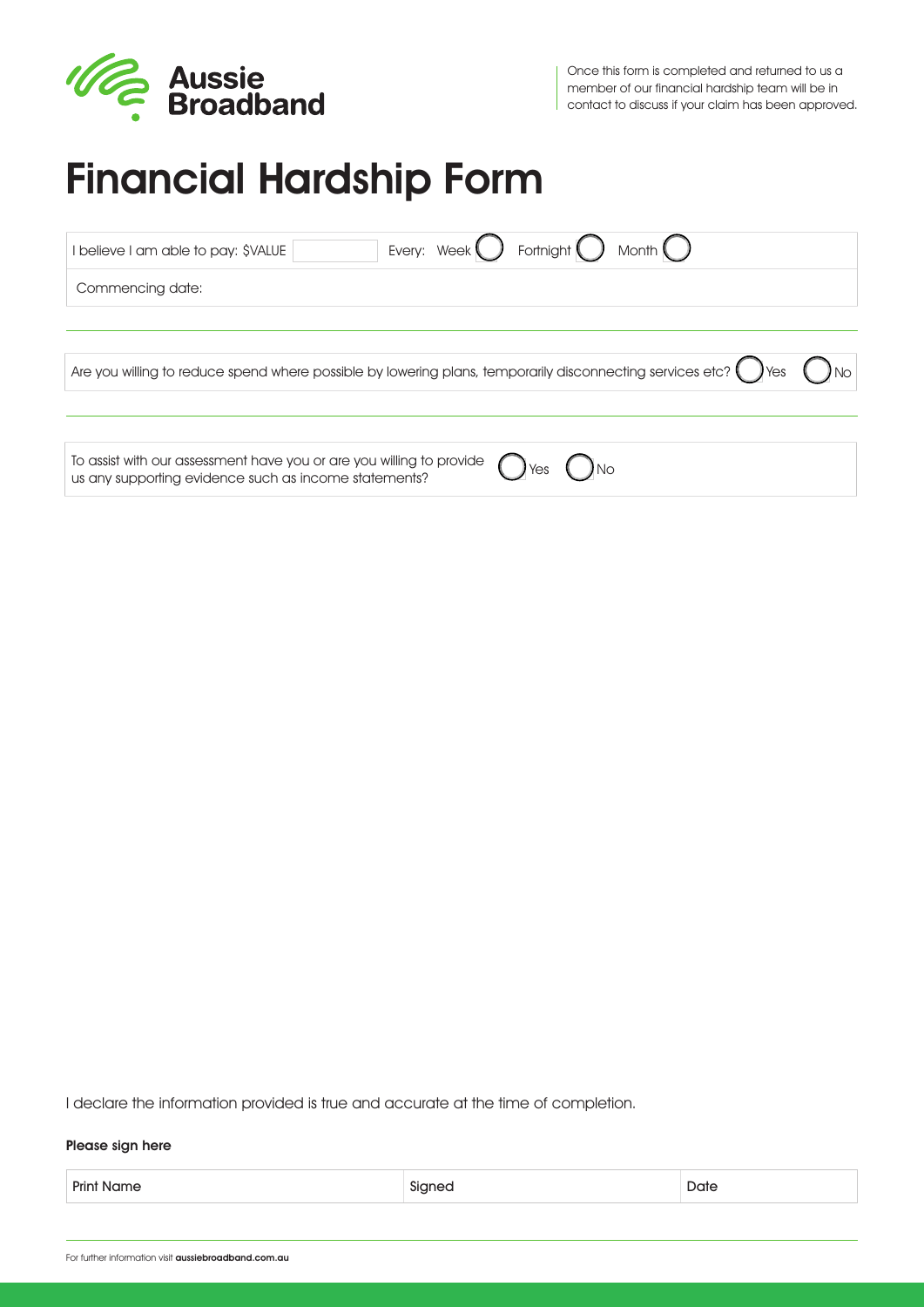

# Financial hardship policy

### We are here to help

One of Aussie Broadband's strongly-held values is "be good to people".

We understand that there are times when you may have trouble paying your bills, for a variety of reasons. This may be short or long term.

We are committed to helping any customer facing financial hardship to retain their internet/phone access, and working with them to find a sustainable solution.

We provide **payment plans** or **other support**, depending on your circumstances.

### How do I arrange a payment plan?

You don't need to provide any proof of financial hardship to set up a payment plan.

You can easily arrange one:

- Online via the MyAussie portal or app (24//7)
- By phone with one of our friendly customer service team on 1300 880 905 (8am-midnight Australian Eastern Time)

#### What other support does Aussie Broadband offer?

Depending on your circumstances, we may offer:

- Other options to keep you connected, including spend controls, service restrictions and temporary plan downgrades (at no cost)
- Other financial arrangements including temporarily postponing or deferring payments (outside of payment plans), agreeing on an alternative arrangement, plan or contract including discussing pre-paid services, and waiving of late fees

You can discuss these options with one of our Financial Hardship Officers by phone on 1300 880 905 (8am-midnight Australian Eastern Time).

### Am I eligible for other support?

To assess if you are eligible for other support, we may ask you to supply information via post or email, such as:

- A statutory declaration or official written communication from a person or support group familiar with your circumstances
- Evidence that you have consulted with a recognised financial counsellor
- A statement of your financial position

We may not be able to assess your circumstances if you don't provide us with the requested information. However, we also understand that sometimes (for example, if you are experiencing domestic or family violence) you may not be able to provide documents.